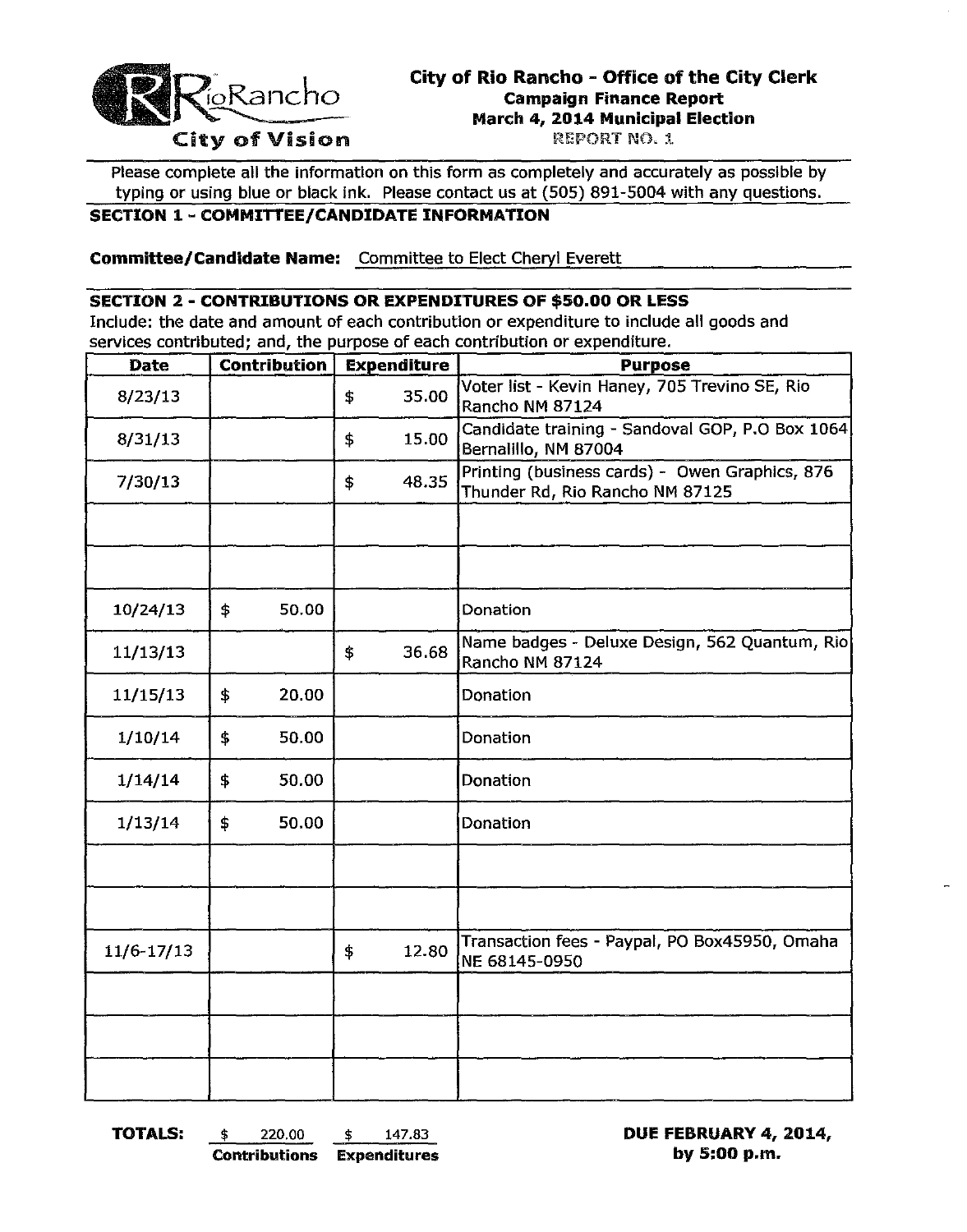## **CITY OF RIO RANCHO - CAMPAIGN FINANCE REPORT NO. 1**

### **PAGE 2 - Committee Name:**

**SECTION 3 - CONTRIBUTIONS OR EXPENDITURES OF MORE THAN \$50.00 (Cumulative)** Include: the name and address of the person or entity from whom any cumulative contribution or expenditure of more than \$50.00 was received or made; the date and amount of each contribution or expenditure to include all goods and services contributed; and, the purpose of each contribution or expenditure.

| Date                                                                        |                      |          | Contribution Expenditure |        | <b>Name/Address</b>                                                                | <b>Purpose</b>                                                              |  |  |  |
|-----------------------------------------------------------------------------|----------------------|----------|--------------------------|--------|------------------------------------------------------------------------------------|-----------------------------------------------------------------------------|--|--|--|
| 10/23/13                                                                    | $\ddot{\ddot{\Phi}}$ | 227.79   |                          |        | Committee to Elect Cheryl<br>Everett -1712 Hudson River Dr,<br>Rio Rancho NM 87144 | Bank transfer - NM Bank & Trust                                             |  |  |  |
| 10/23/13                                                                    | $\ddot{\bullet}$     | 500.00   |                          |        | Cheryl Everett - 7251 Milan Hills<br>NE, Rio Rancho NM 87144                       | Personal funds                                                              |  |  |  |
| 11/8/13                                                                     |                      |          | \$                       | 236.36 |                                                                                    | Printing (palm cards) - Owen Graphics,<br>876 Thunder Rd SE, Rio Rancho NM  |  |  |  |
| 11/4/13                                                                     |                      |          | \$                       | 565.48 |                                                                                    | Printing (signs) - BuildASign, 11525A<br>Stonehollow Austin, TX 78758       |  |  |  |
| 11/6/13                                                                     | \$                   | 100.00   |                          |        | Carol Woodward Casterman -<br>406 Arlington Rd, Redwood City<br>CA 94062           |                                                                             |  |  |  |
| 11/17/13                                                                    | \$                   | 100.00   |                          |        | Sarah Bornhijim - 402 Kelly Rd E,<br>Boulder CO 80302                              |                                                                             |  |  |  |
| 1/3/14                                                                      |                      |          | \$                       | 155.78 |                                                                                    | Printing (door cards) - Owen Graphics,<br>876 Thunder Rd SE, Rio Rancho NM  |  |  |  |
| 1/1/14                                                                      | \$                   | 1,000.00 |                          |        | Sultan Rahine - PO Box 44062,<br>Rio Rancho NM 87174                               |                                                                             |  |  |  |
| 1/10/14                                                                     | \$                   | 200.00   |                          |        | Rob/Melissa Schultz - 6240 E<br>Charter Oak Rd, Scottsdale AZ<br>85254             |                                                                             |  |  |  |
| 1/23/14                                                                     |                      |          | \$                       | 376.11 |                                                                                    | Postage (direct mail) - SRFS, 210 A<br>Enterprise, Rio Rancho NM 87124      |  |  |  |
| 1/24/14                                                                     |                      |          | \$                       | 252.48 |                                                                                    | Printing (direct mail) - Owen Graphics,<br>876 Thunder Rd SE, Rio Rancho NM |  |  |  |
| 1/24/14                                                                     | \$                   | 200.00   |                          |        | Rio Rancho Firefighters IAFF<br>Local 4877 PAC - PO Box 44307<br>Rio Rancho 87174  |                                                                             |  |  |  |
| 1/21/14                                                                     | \$                   | 250.00   |                          |        | RRPCA, Inc - 500 Quantum Rd<br>Rio Rancho, NM 87124 (RR Police<br>Comm Wkrs Assoc) | In-kind donation - Paid to SRFS, 210 A<br>Enterprise - Rio Rancho NM 87124  |  |  |  |
| 1/29/14                                                                     |                      |          | \$                       | 155.80 |                                                                                    | Reprint (door card) - Owen Graphics,<br>876 Thunder Rd SE, Rio Rancho NM    |  |  |  |
| 11/15/13                                                                    |                      |          | \$                       | 55.00  |                                                                                    | Sign permit - City of Rio Rancho, 3200<br>Civic Ctr, Rio Rancho, NM 87144   |  |  |  |
| 11/15/13                                                                    |                      |          | \$                       | 64.46  |                                                                                    | Printing (donor cards)-Owen Graphics,<br>876 Thunder Rd SE, Rio Rancho NM   |  |  |  |
|                                                                             |                      |          |                          |        |                                                                                    |                                                                             |  |  |  |
|                                                                             |                      |          |                          |        |                                                                                    |                                                                             |  |  |  |
|                                                                             |                      |          |                          |        |                                                                                    |                                                                             |  |  |  |
|                                                                             |                      |          |                          |        |                                                                                    |                                                                             |  |  |  |
|                                                                             |                      |          |                          |        |                                                                                    |                                                                             |  |  |  |
| DUE FEBRUARY 4, 2014,<br><b>TOTALS:</b><br>2,577.79<br>1,861.47<br>\$<br>\$ |                      |          |                          |        |                                                                                    |                                                                             |  |  |  |

**Contributions Expenditures** 

by 5:00 p.m.

 $\overline{a}$